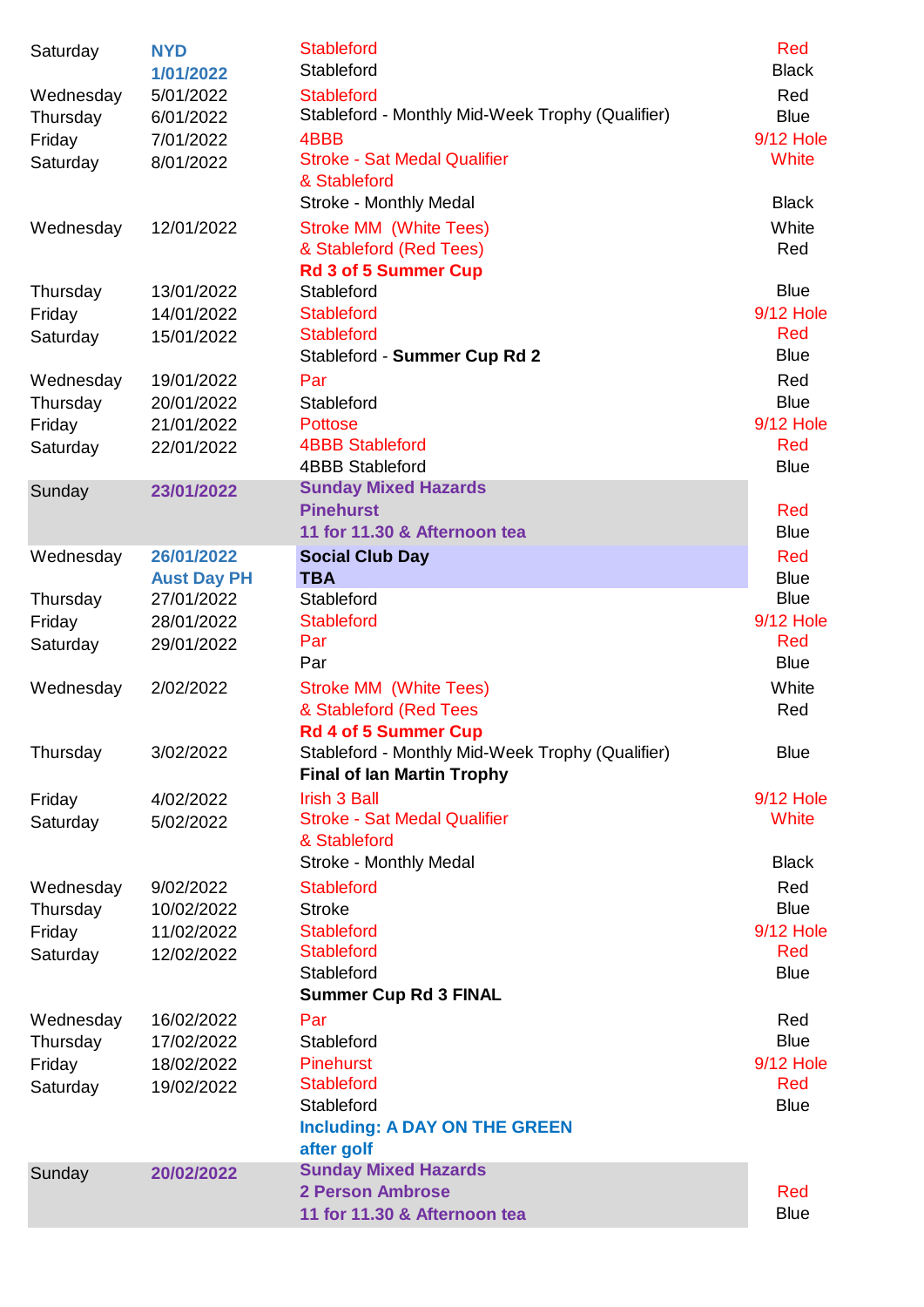| Wednesday | 23/02/2022         | 3 Person Ambrose - Lunch Out<br><b>End Summer Golf Start Time</b> | Red              |
|-----------|--------------------|-------------------------------------------------------------------|------------------|
| Thursday  | 24/02/2022         | <b>4BBB Stableford</b>                                            | <b>Blue</b>      |
| Friday    | 25/02/2022         | <b>Stroke</b>                                                     | <b>9/12 Hole</b> |
| Saturday  | 26/02/2022         | <b>Foundation Day</b>                                             |                  |
|           |                    | B & L Gunn Trophy                                                 |                  |
|           |                    | 2 person Mixed Ambrose                                            | Red              |
|           |                    | & Men's Stableford                                                | <b>Blue</b>      |
| Wednesday | 2/03/2022          | <b>Tournament</b>                                                 | Red              |
|           |                    | <b>Irish 3 Ball Event - Men &amp; Women events</b>                | <b>Blue</b>      |
| Thursday  | 3/03/2022          | No Golf - Tournament                                              |                  |
| Friday    | 4/03/2022          | <b>TOURNAMENT - Peter Kealy</b>                                   | Red              |
|           |                    | <b>4BBB Men &amp; Women events</b>                                | <b>Blue</b>      |
| Saturday  | 5/03/2022          | <b>TOURNAMENT - Peter Kealy</b>                                   | Red              |
|           |                    | <b>4BBB Men &amp; Women events</b>                                | <b>Blue</b>      |
|           |                    | 2 Day Aggregate Trophy                                            |                  |
| Wednesday | 9/03/2022          | <b>Stroke MM (White Tees)</b>                                     |                  |
|           |                    | & Stableford (Red Tees)                                           |                  |
|           |                    | <b>Rd 5 Final Summer Cup</b>                                      |                  |
|           |                    | <b>Silver Spoon Qualifier (stroke)</b>                            |                  |
| Thursday  | 10/03/2022         | Stableford - Monthly Mid-Week Trophy (Qualifier)                  | <b>Blue</b>      |
| Friday    | 11/03/2022         | <b>Stableford</b>                                                 | <b>9/12 Hole</b> |
| Saturday  | 12/03/2022         | <b>Stableford</b>                                                 | <b>White</b>     |
|           | <b>Lab Day W/E</b> | Stableford                                                        | <b>Black</b>     |
| Wednesday | 16/03/2022         | <b>Rd 1 Championships</b>                                         | White            |
|           |                    | <b>Stroke, Count Putts</b>                                        |                  |
|           |                    | & Stableford (Red Tombstones)                                     |                  |
| Thursday  | 17/03/2022         | Stableford                                                        | <b>Blue</b>      |
| Friday    | 18/03/2022         | Canadian                                                          | <b>9/12 Hole</b> |
| Saturday  | 19/03/2022         | <b>CHAMPIONSHIPS</b>                                              |                  |
|           |                    | <b>1st Rd Womens Sat Championship</b>                             |                  |
|           |                    | <b>Stroke - Sat Medal Qualifier</b>                               |                  |
|           |                    | & Stableford                                                      | White            |
|           |                    | <b>1st Rd CLUB CHAMPIONSHIPS</b>                                  |                  |
|           |                    | Stroke - Monthly Medal                                            | <b>Black</b>     |
|           |                    | <b>Singles Knock Out Qualifer (Top 16)</b>                        |                  |
| Wednesday | 23/03/2022         | <b>Rd 2 Championships</b>                                         | White            |
|           |                    | <b>Stroke, Count Putts</b>                                        |                  |
|           |                    | & Stableford (Red Tombstones)                                     |                  |
| Thursday  | 24/03/2022         | <b>Stroke</b>                                                     | <b>Blue</b>      |
| Friday    | 25/03/2022         | <b>Stableford</b>                                                 | <b>9/12 Hole</b> |
| Saturday  | 26/03/2022         | <b>CHAMPIONSHIPS</b>                                              |                  |
|           |                    | 2nd Rd Womens Sat Championship                                    |                  |
|           |                    | <b>Stroke - Monthly Medal</b>                                     | White            |
|           |                    | 2nd Rd CLUB CHAMPIONSHIPS                                         |                  |
|           |                    | Stroke - Monthly Medal                                            | <b>Black</b>     |
| Sunday    | 27/03/2022         | <b>Sunday Mixed Hazards</b>                                       |                  |
|           |                    | <b>Pottose</b>                                                    | Red              |
|           |                    | 11 for 11.30 & Afternoon tea                                      | <b>Blue</b>      |
| Wednesday | 30/03/2022         | <b>Rd 3 Championships</b>                                         | White            |
|           |                    | Stroke, Count Putts & MM April                                    |                  |
|           |                    | & Stableford (Red Tombstones)                                     |                  |
|           |                    | <b>Presentation &amp; Afternoon Tea</b>                           |                  |
| Thursday  | 31/03/2022         | Stableford                                                        | <b>Blue</b>      |
| Friday    | 1/04/2022          | 4BBB                                                              | 9/12 Hole        |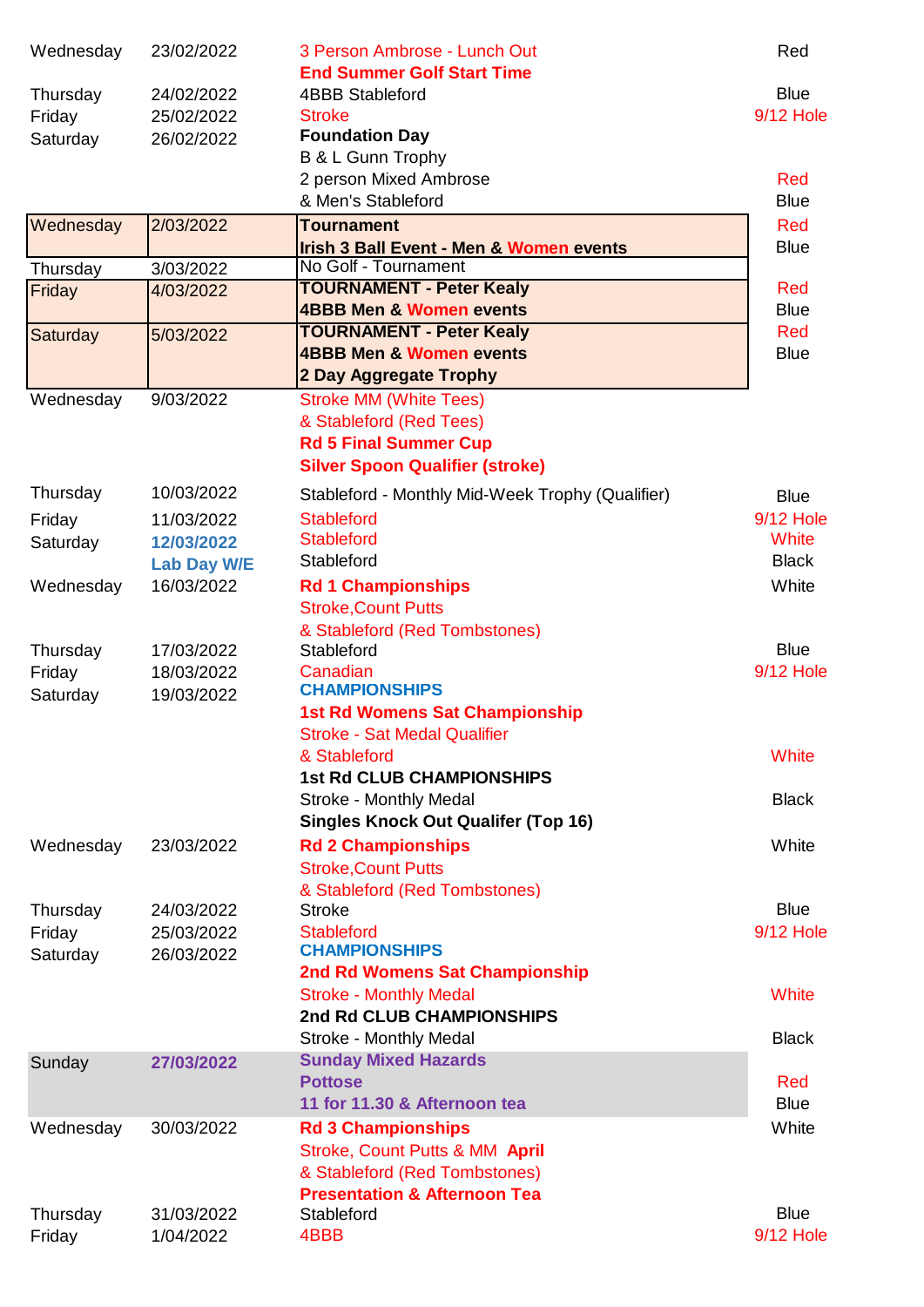| Saturday      | 2/04/2022         | <b>CHAMPIONSHIPS</b><br><b>Final Womens Sat Championships</b><br><b>Stroke - Sat. Medal Qualify</b> |                  |
|---------------|-------------------|-----------------------------------------------------------------------------------------------------|------------------|
|               |                   | & Stableford                                                                                        | White            |
|               |                   | <b>Final Rd CLUB CHAMPIONSHIPS</b>                                                                  |                  |
|               |                   | Stroke - Monthly Medal                                                                              | <b>Black</b>     |
| Wednesday     | 6/04/2022         | <b>Stableford</b>                                                                                   | Red              |
|               |                   | <b>Spare Rd for Championships</b>                                                                   |                  |
| Thursday      | 7/04/2022         | Stableford - Monthly Mid-Week Trophy (Qualifier)<br>1st Rd - Bendigo Bearings Aggregate             | <b>Blue</b>      |
| Friday        | 8/04/2022         | <b>Stableford</b>                                                                                   | <b>9/12 Hole</b> |
| Saturday      | 9/04/2022         | <b>Stableford</b>                                                                                   | Red              |
|               |                   | Stableford                                                                                          | <b>Black</b>     |
|               |                   | <b>Spare Round for Championships</b>                                                                |                  |
| Wednesday     | 13/04/2022        | <b>Stableford - Silver Spoon Qualifier</b>                                                          | Red              |
| Thursday      | 14/04/2022        | Stableford                                                                                          |                  |
|               |                   | 2nd Rd - Bendigo Bearing Aggregate                                                                  | <b>Blue</b>      |
| Friday        | 15/04/2022        | <b>GOOD FRIDAY</b>                                                                                  |                  |
| Saturday      | 16/04/2022        | Par                                                                                                 | Red              |
|               | <b>Easter Sat</b> | Par                                                                                                 | <b>Blue</b>      |
| Monday        | 18/04/2022        | <b>EASTER MONDAY</b>                                                                                |                  |
| Wednesday     | 20/04/2022        | Course Closed - No Women's Golf                                                                     |                  |
|               |                   | <b>Symes Motors BMW &amp; Axedale Golf Club</b>                                                     |                  |
| Thursday      | 21/04/2022        | <b>PRO AM</b>                                                                                       |                  |
| Friday        | 22/04/2022        | <b>Pottose</b>                                                                                      | <b>9/12 Hole</b> |
| Saturday      | 23/04/2022        | <b>Stableford</b>                                                                                   | Red              |
|               | <b>ANZAC W/E</b>  | Stableford                                                                                          | <b>Blue</b>      |
|               |                   | Captains Trophy (Rd 1 of 2)                                                                         |                  |
| Saturday      | 23/04/2022        | <b>Alternative Event option TBC</b>                                                                 | Red              |
|               |                   | <b>New Life Members Trophy - Rd 1</b>                                                               | <b>Blue</b>      |
| Monday        | 25/04/2022        | <b>ANZAC DAY</b>                                                                                    |                  |
|               |                   | <b>Social Golf Day - TBA</b>                                                                        |                  |
| Wednesday     | 27/04/2022        | <b>Team Event - 3 person ambrose</b>                                                                | Red              |
|               |                   | <b>Pink Charity &amp; Friends Day</b>                                                               |                  |
|               |                   | <b>Shared luncheon</b>                                                                              |                  |
| Thursday      | 28/04/2022        | Stableford                                                                                          |                  |
|               |                   | <b>Final Rd - Bendigo Bearing Aggregate</b>                                                         | <b>Blue</b>      |
| Friday        | 29/04/2022        | <b>Stroke</b>                                                                                       | <b>9/12 Hole</b> |
| Saturday      | 30/04/2022        | <b>New Life Members Trophy - Rd 1</b>                                                               | Red              |
|               |                   |                                                                                                     | <b>Blue</b>      |
| <b>Sunday</b> | 1/05/2022         | <b>Sunday Mixed Hazards</b>                                                                         |                  |
|               |                   | <b>4BBB Stableford</b>                                                                              | Red              |
|               |                   | 11 for 11.30 & Afternoon tea                                                                        | <b>Blue</b>      |
| Wednesday     | 4/05/2022         | <b>Stroke MM (White Tees)</b>                                                                       | White            |
|               |                   | & Stableford (Red Tees)                                                                             | Red              |
|               |                   | <b>Singles Knock out Qualify</b>                                                                    |                  |
|               |                   | (top 16 players)                                                                                    |                  |
| Thursday      | 5/05/2022         | Stableford - Monthly Mid-Week Trophy (Qualifier)                                                    | <b>Blue</b>      |
| Friday        | 6/05/2022         | <b>Irish 3 Ball</b>                                                                                 | 9/12 Hole        |
| Saturday      | 7/05/2022         | <b>Stroke - Sat Medal Qualifier</b>                                                                 | White            |
|               |                   | & Stableford                                                                                        |                  |
|               |                   | Stroke - Monthly Medal                                                                              | <b>Black</b>     |
| Wednesday     | 11/05/2022        | <b>Stableford - Silver Spoon Qualifier</b>                                                          | Red              |
| Thursday      | 12/05/2022        | <b>Stroke</b>                                                                                       | <b>Blue</b>      |
| Friday        | 13/05/2022        | <b>Stableford</b>                                                                                   | 9/12 Hole        |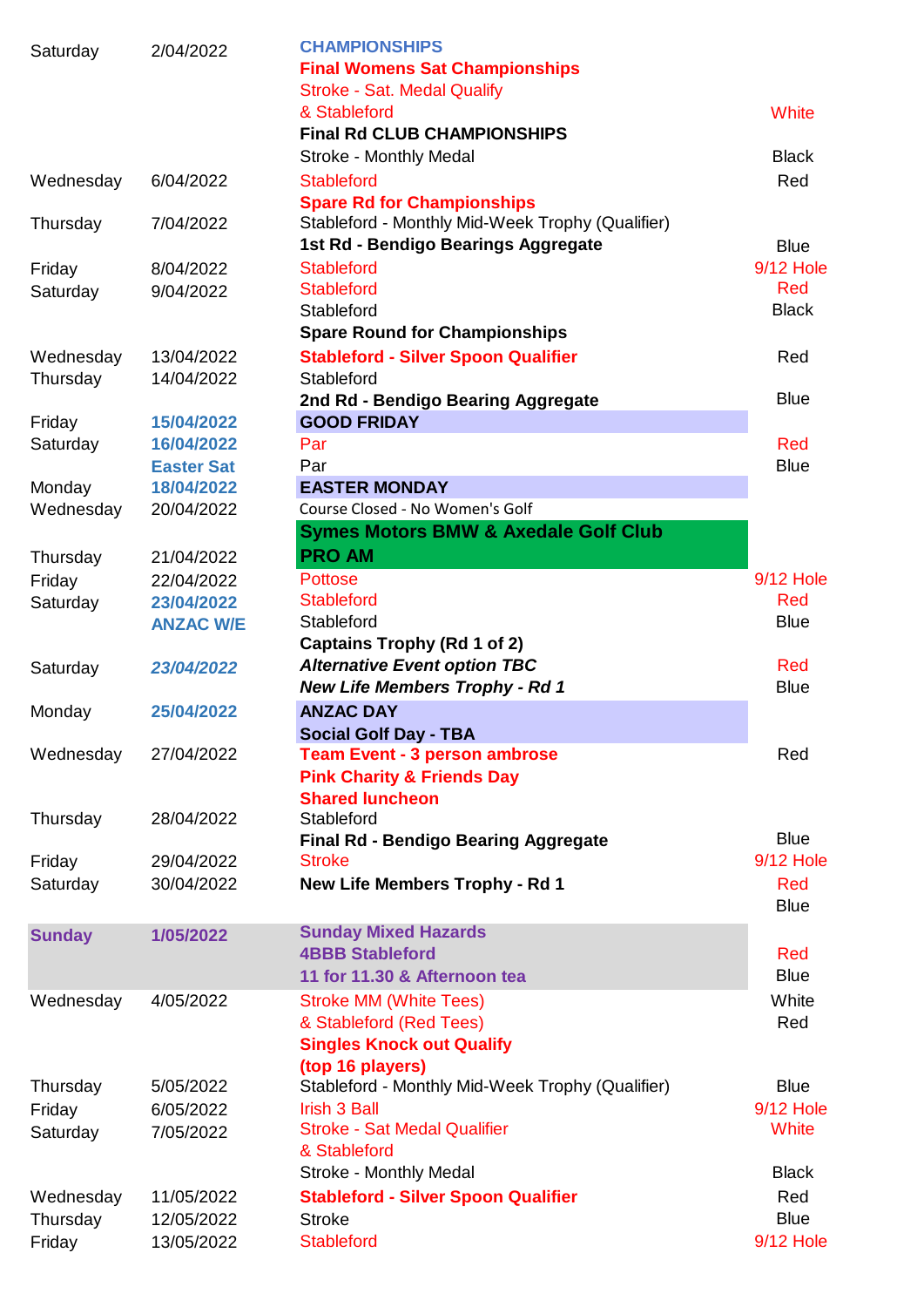| Saturday      | 14/05/2022       | <b>New Life Members Trophy - Rd 2</b>                            | Red<br><b>Blue</b> |
|---------------|------------------|------------------------------------------------------------------|--------------------|
|               |                  | <b>Singles KO - Rd 1 Completed</b>                               |                    |
| Wednesday     | 18/05/2022       | Par                                                              | Red                |
| Thursday      | 19/05/2022       | Stableford                                                       | <b>Blue</b>        |
| Friday        | 20/05/2022       | <b>Pinehurst</b>                                                 | <b>9/12 Hole</b>   |
| Saturday      | 21/05/2022       | <b>Stableford</b>                                                | Red                |
|               |                  | Stableford                                                       | <b>Black</b>       |
|               |                  | Peter Nielsen - Rd 1 of 3 Rds                                    |                    |
| Wednesday     | 25/05/2022       | <b>Pottose</b>                                                   | Red                |
| Thursday      | 26/05/2022       | 2 Person Ambrose                                                 | <b>Blue</b>        |
| Friday        | 27/05/2022       | <b>Stableford</b>                                                | <b>9/12 Hole</b>   |
| Saturday      | 28/05/2022       | <b>Stableford</b>                                                |                    |
|               |                  | Stableford                                                       | Red                |
|               |                  | <b>Singles KO Qtr Final Completed</b>                            | <b>Blue</b>        |
| <b>Sunday</b> | 29/05/2022       | <b>Sunday Mixed Hazards</b>                                      |                    |
|               |                  | <b>Pinehurst</b>                                                 | Red                |
|               |                  | 11 for 11.30 & Afternoon tea                                     | <b>Blue</b>        |
| Wednesday     | 1/06/2022        | <b>Stroke MM (White Tees</b>                                     | White              |
|               |                  | & Stableford (Red Tees)                                          | Red                |
|               |                  | <b>Silver Spoon Qualifier (stroke)</b>                           |                    |
|               |                  |                                                                  |                    |
| Thursday      | 2/06/2022        | Stableford - Monthly Mid-Week Trophy (Qualifier)                 |                    |
|               |                  | 1st Rd - Charlie Cugley Cup                                      | <b>Blue</b>        |
| Friday        | 3/06/2022        | <b>FEDERATION BOWL</b>                                           |                    |
| Saturday      | 4/06/2022        | <b>Stroke - Sat Medal Qualifier</b>                              | White              |
|               |                  | & Stableford                                                     |                    |
|               |                  | Stroke - Monthly Medal                                           | <b>Black</b>       |
| Wednesday     | 8/06/2022        | <b>Foursome Championship</b>                                     | White              |
|               |                  | <b>Stroke Nett Event</b>                                         |                    |
|               |                  | <b>White Course - Gold Letter</b>                                |                    |
| Thursday      | 9/06/2022        | Stableford                                                       |                    |
|               |                  | 2nd Rd - Charlie Cugley Cup                                      | <b>Blue</b>        |
| Friday        | 10/06/2022       | Canadian                                                         | 12 Hole<br>Red     |
| Saturday      | 11/06/2022       | Par                                                              |                    |
|               | <b>Queens PH</b> | Par                                                              | <b>Blue</b>        |
| Wednesday     | 15/06/2022       | Par                                                              |                    |
|               |                  | <b>Singles KO - Rd 1 completed</b>                               |                    |
| Thursday      | 16/06/2022       | <b>Stroke</b>                                                    | <b>Blue</b>        |
| Friday        | 17/06/2022       | <b>Stableford</b>                                                | <b>9/12 Hole</b>   |
| Saturday      | 18/06/2022       | <b>Stableford</b>                                                | Red                |
|               |                  | Stableford                                                       | <b>Black</b>       |
|               |                  | Peter Nielsen - Rd 2 of 3 Rds                                    |                    |
| Wednesday     | 22/06/2022       | <b>President v Captains</b>                                      | Red                |
|               |                  | <b>Stableford Teams event.</b>                                   |                    |
|               |                  | Party Pie Lunch                                                  |                    |
| Thursday      | 23/06/2022       | Stableford                                                       | <b>Blue</b>        |
| Friday        | 24/06/2022       | Ambrose                                                          | 9/12 Hole          |
| Saturday      | 25/06/2022       | <b>4BBB Stableford</b>                                           | Red                |
|               |                  | <b>4BBB Stableford</b><br><b>Singles KO Semi Final Completed</b> | <b>Blue</b>        |
|               |                  | <b>Sunday Mixed Hazards</b>                                      |                    |
| Sunday        | 26/06/2022       | <b>Pottose</b>                                                   | Red                |
|               |                  | 11 for 11.30 & Afternoon tea                                     | Red                |
| Wednesday     | 29/06/2022       | <b>Doris Chambers</b>                                            | Red                |
|               |                  | <b>Foursome Stableford</b>                                       |                    |
|               |                  |                                                                  |                    |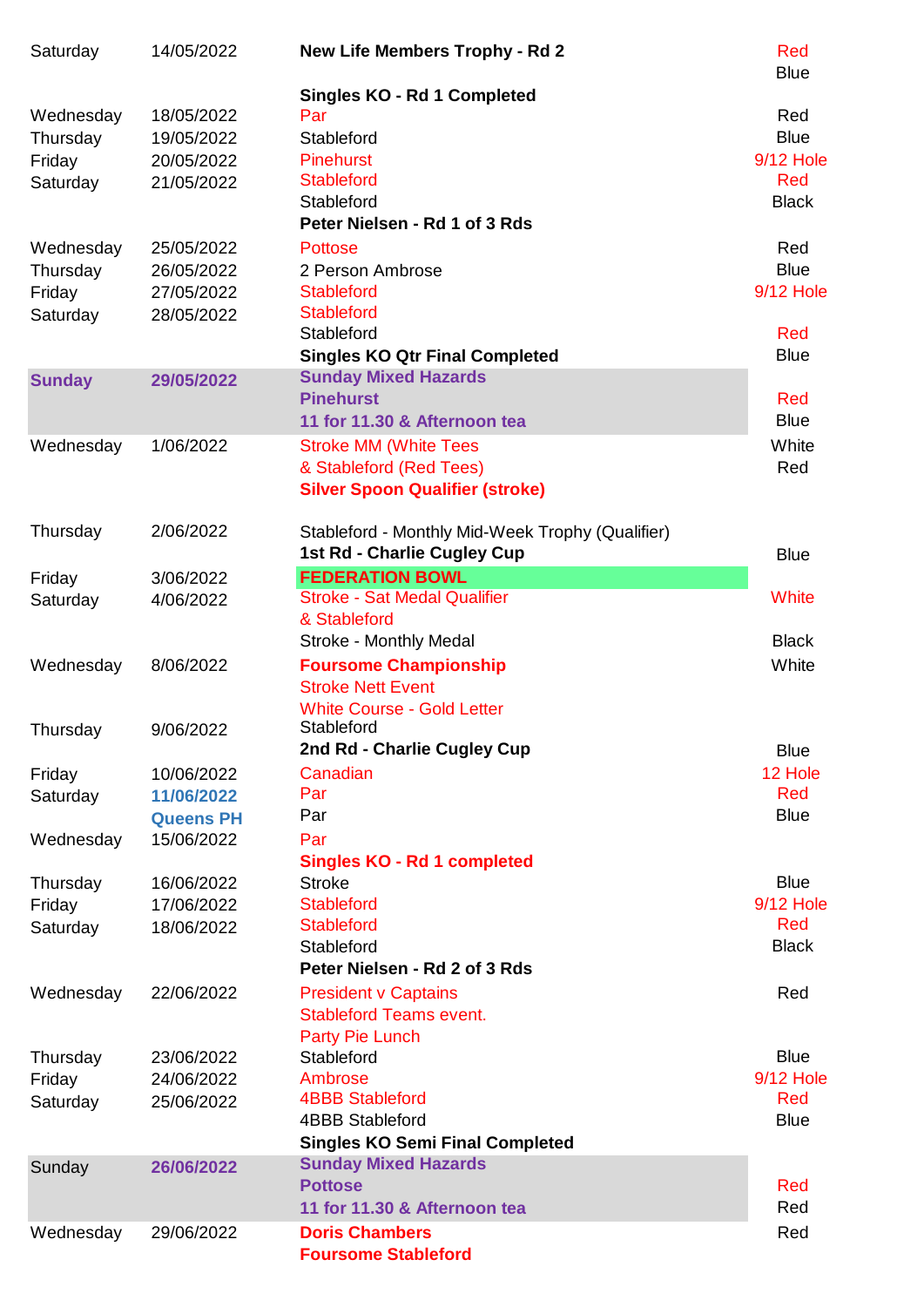| Thursday  | 30/06/2022 | Par                                              | <b>Blue</b>      |
|-----------|------------|--------------------------------------------------|------------------|
| Friday    | 1/07/2022  | <b>Stroke</b>                                    | 12 Hole          |
| Saturday  | 2/07/2022  | <b>Stroke - Sat Medal Qualifier</b>              | <b>White</b>     |
|           |            | & Stableford                                     |                  |
|           |            | Stroke - Monthly Medal                           | <b>Black</b>     |
| Wednesday | 6/07/2022  | <b>Stroke MM (White Tees)</b>                    | White            |
|           |            | & Stableford (Red Tees)                          | Red              |
|           |            | <b>Final Silver Spoon (Stroke)</b>               |                  |
| Thursday  | 7/07/2022  | Stableford - Monthly Mid-Week Trophy (Qualifier) | <b>Blue</b>      |
| Friday    | 8/07/2022  | 4BBB                                             | 12 Hole          |
| Saturday  | 9/07/2022  | <b>Stableford</b>                                | Red              |
|           |            | Stableford                                       | <b>Blue</b>      |
|           |            | <b>Singles KO Grand Final Completed</b>          |                  |
| Wednesday | 13/07/2022 | <b>Stableford</b>                                | Red              |
|           |            | <b>Singles KO Qty Final Completed</b>            |                  |
| Thursday  | 14/07/2022 | <b>Stroke</b>                                    | <b>Blue</b>      |
| Friday    | 15/07/2022 | <b>Stableford</b>                                | 12 Hole          |
| Saturday  | 16/07/2022 | <b>Stableford</b>                                | Red              |
|           |            | Stableford                                       | <b>Black</b>     |
|           |            | Peter Nielsen - Rd 3 : Final Rd                  |                  |
|           |            | Doubles Knock Out - Top 8 Pair                   |                  |
|           |            | to Qualify - Nominate before play                |                  |
| Wednesday | 20/07/2022 | <b>Stroke - Red Tees</b>                         | Red              |
| Thursday  | 21/07/2022 | Stableford                                       | <b>Blue</b>      |
|           | 22/07/2022 | <b>Pottose</b>                                   | <b>9/12 Hole</b> |
| Friday    |            | Par                                              | Red              |
| Saturday  | 23/07/2022 | Par                                              | <b>Blue</b>      |
|           |            | <b>Sunday Mixed Hazards</b>                      |                  |
| Sunday    | 24/07/2022 | <b>4BBB Stableford</b>                           | Red              |
|           |            | 11 for 11.30 & Afternoon tea                     | <b>Blue</b>      |
|           |            |                                                  |                  |
| Wednesday | 27/07/2022 | Par                                              |                  |
| Thursday  | 28/07/2022 | Pinehurst                                        | <b>Blue</b>      |
| Friday    | 29/07/2022 | Irish 3 Ball                                     | <b>9/12 Hole</b> |
| Saturday  | 30/07/2022 | <b>Stroke</b>                                    | Red              |
|           |            | <b>Stroke - Joe Holland Cup</b>                  | <b>Blue</b>      |
| Wednesday | 3/08/2022  | <b>Stroke MM (White Tees)</b>                    | White            |
|           |            | & Stableford (Red Tees)                          | Red              |
| Thursday  | 4/08/2022  | Stableford - Monthly Mid-Week Trophy (Qualifier) | <b>Blue</b>      |
| Friday    | 5/08/2022  | <b>Stableford</b>                                | <b>9/12 Hole</b> |
| Saturday  | 6/08/2022  | <b>Stroke - Monthly Medal</b><br>& Stableford    | White            |
|           |            | <b>Stroke - Monthly Medal</b>                    | <b>Black</b>     |
| Wednesday | 10/08/2022 | <b>RWH 4BBB &amp;</b>                            | Red              |
|           |            | <b>Club Double Knockout</b>                      |                  |
|           |            | <b>Qualify (Top 8 Pair)</b>                      |                  |
| Thursday  | 11/08/2022 | <b>Stroke</b>                                    | <b>Blue</b>      |
| Friday    | 12/08/2022 | <b>Pinehurst</b>                                 | <b>9/12 Hole</b> |
| Saturday  | 13/08/2022 | <b>Stableford</b>                                | Red              |
|           |            | Stableford                                       | <b>Blue</b>      |
|           |            | <b>Doubles KO Qtr Final Completed</b>            |                  |
| Wednesday | 17/08/2022 | <b>Stableford</b>                                | Red              |
| Thursday  | 18/08/2022 | Stableford                                       | <b>Blue</b>      |
| Friday    | 19/08/2022 | <b>Stableford</b>                                | <b>9/12 Hole</b> |
| Saturday  | 20/08/2022 | <b>Mixed Canadian Foursomes</b>                  | White            |
|           |            | Mens Stableford                                  | <b>Black</b>     |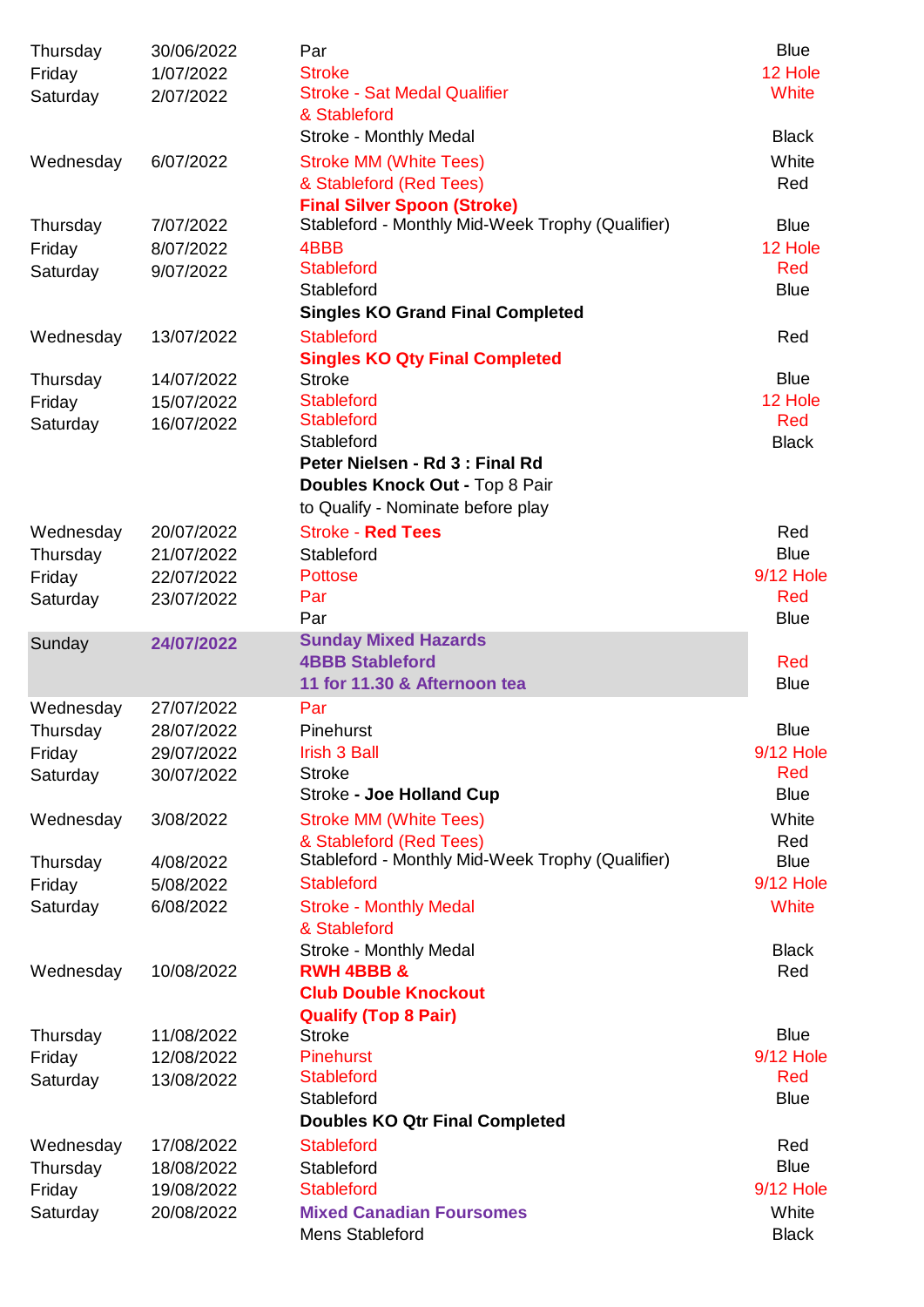| <b>Sunday</b> | 21/08/2021         | <b>Sunday Mixed Hazards</b><br><b>Pottose</b><br>11.00 for 11.30 & Afternoon tea | White<br><b>Black</b> |
|---------------|--------------------|----------------------------------------------------------------------------------|-----------------------|
| Wednesday     | 24/08/2022         | Par                                                                              | Red                   |
|               |                    | <b>Singles KO - Semi Final Completed</b>                                         | <b>Blue</b>           |
| Thursday      | 25/08/2022         | <b>4BBB Stableford</b>                                                           | <b>9/12 Hole</b>      |
| Friday        | 26/08/2022         | Canadian                                                                         | Red                   |
| Saturday      | 27/08/2022         | 4B Aggregate<br><b>Stroke</b>                                                    | <b>Black</b>          |
|               |                    | <b>President Cup: Rd 1 of 2 Rds</b>                                              |                       |
| Wednesday     | 31/08/2022         | <b>Aussie Ambrose - Lesley cards</b>                                             | Red                   |
| Thursday      | 1/09/2022          | Stableford - Monthly Mid-Week Trophy (Qualifier)                                 | <b>Blue</b>           |
| Friday        | 2/09/2022          | <b>Stableford</b>                                                                | <b>9/12 Hole</b>      |
| Saturday      | 3/09/2022          | <b>Stroke - Sat Medal Qualifier</b>                                              |                       |
|               |                    | & Stableford                                                                     | White                 |
|               |                    | Stroke - Monthly Medal                                                           |                       |
|               |                    | <b>President Cup: Final Rd</b>                                                   | <b>Black</b>          |
| Wednesday     | 7/09/2022          | <b>Stroke MM (White Tees)</b>                                                    | White                 |
|               |                    | & Stableford (Red Tees                                                           | Red                   |
|               |                    | <b>Medal of Medallist</b>                                                        |                       |
| Thursday      | 8/09/2022          | <b>Stroke</b>                                                                    | <b>Blue</b>           |
| Friday        | 9/09/2022          | <b>Bisque Bogey</b>                                                              | <b>9/12 Hole</b>      |
| Saturday      | 10/09/2022         | <b>Stableford</b>                                                                | Red                   |
|               |                    | Stableford                                                                       | <b>Blue</b>           |
|               |                    | <b>Doubles KO Semi Final Completed</b>                                           |                       |
| Wednesday     | 14/09/2022         | <b>Stableford</b>                                                                | Red                   |
|               |                    | <b>Singles KO Grand Final on this Day</b>                                        | <b>Blue</b>           |
| Thursday      | 15/09/2022         | Stableford<br><b>Stableford</b>                                                  | <b>9/12 Hole</b>      |
| Friday        | 16/09/2022         | <b>Canadian Foursomes - 18 Hole</b>                                              | Red                   |
| Saturday      | 17/09/2022         | 27 Hole Men's Canadian                                                           |                       |
|               |                    | <b>Foursomes Championships</b>                                                   |                       |
|               |                    | <b>Canadian Foursomes -18 Hole</b>                                               | <b>Black</b>          |
| Wednesday     | 21/09/2022         | <b>Stroke - Red Tees</b>                                                         | Red                   |
| Thursday      | 22/09/2022         | <b>Stroke - Red Markers</b>                                                      | Red                   |
| Friday        | 23/09/2022         | 4BBB                                                                             | <b>9/12 Hole</b>      |
| Saturday      | 24/09/2022         | <b>Stableford</b>                                                                | Red                   |
|               |                    | Stableford                                                                       | <b>Blue</b>           |
| Sunday        | 25/09/2022         | <b>Sunday Mixed Hazards</b>                                                      |                       |
|               |                    | <b>2 Person Ambrose</b>                                                          | Red                   |
|               |                    | 11 for 11.30 & Afternoon tea                                                     | Red                   |
| Wednesday     | 28/09/2022         | Par                                                                              | Red                   |
|               |                    | <b>Doubles KO Qtr Final Completed</b>                                            |                       |
| Thursday      | 29/09/2022         | 2 Person Ambrose                                                                 | <b>Blue</b>           |
| Friday        | 30/09/2022         | <b>Stableford</b>                                                                | <b>9/12 Hole</b>      |
| Saturday      | 1/10/2022          | <b>Stableford</b>                                                                | Red                   |
|               | <b>Grand Final</b> | Stableford                                                                       | <b>Blue</b>           |
| Wednesday     | 5/10/2022          | <b>Stroke MM (White Tees)</b>                                                    | White                 |
|               |                    | & Stableford (Red Tees)                                                          | Red                   |
| Thursday      | 6/10/2022          | Stableford - Monthly Mid-Week Trophy (Qualifier)                                 | <b>Blue</b>           |
| Friday        | 7/10/2022          | <b>SPRING LUNCHEON</b><br><b>Stroke - Sat Medal Qualifier</b>                    | White                 |
| Saturday      | 8/10/2022          | <b>Saturday Medallist Final</b>                                                  |                       |
|               |                    | & Stableford                                                                     |                       |
|               |                    | Stroke - Monthly Medal                                                           |                       |
|               |                    | <b>Medal of Medalist Final</b>                                                   | <b>Black</b>          |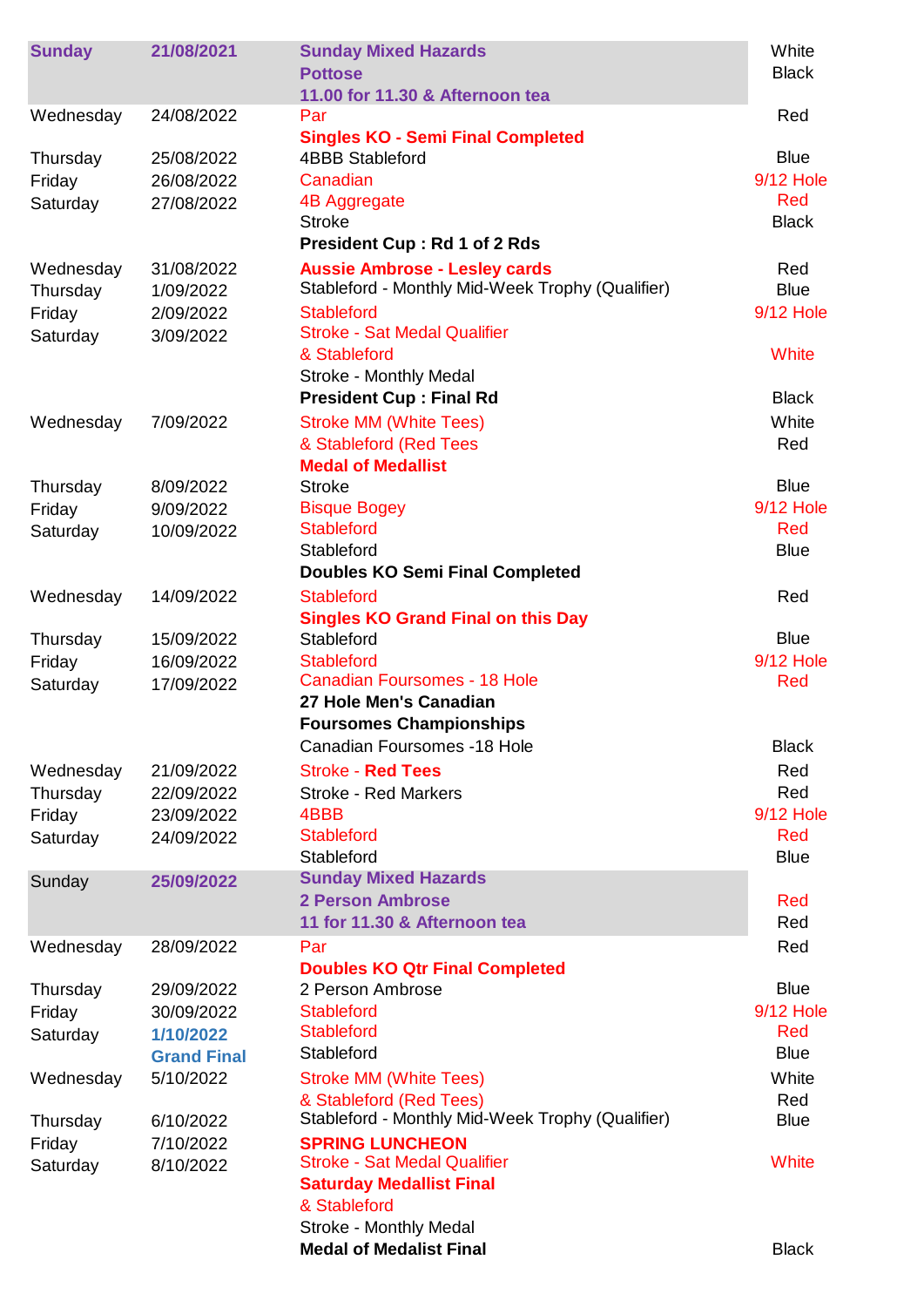| Wednesday          | 12/10/2022               | <b>Stableford &amp; Luncheon Out</b>                                 | Red                |
|--------------------|--------------------------|----------------------------------------------------------------------|--------------------|
| Thursday           | 13/10/2022               | <b>Stroke</b>                                                        | <b>Blue</b>        |
| Friday             | 14/10/2022               | <b>Stableford</b>                                                    | <b>9/12 Hole</b>   |
| Saturday           | 15/10/2022               | 2 Person Ambrose                                                     | Red                |
|                    |                          | 2 Person Ambrose                                                     | <b>Blue</b>        |
|                    |                          | <b>Doubles KO Grand Final</b>                                        |                    |
| Wednesday          | 19/10/2022               | <b>Tournament - 4B Aggregate</b>                                     | Red                |
| Thursday           | 20/10/2022               | No Golf - Tournament                                                 | <b>Blue</b>        |
| Friday             | 21/10/2022               | <b>Tournament</b><br>Mens 4BBB                                       | <b>Blue</b>        |
| Saturday           | 22/10/2022               | <b>Tournament</b>                                                    |                    |
|                    |                          | <b>Mixed Pinehurst &amp;</b>                                         | Red                |
|                    |                          | <b>Mens Stableford</b>                                               | <b>Blue</b>        |
| Sunday             | 23/10/2022               | <b>Tournament</b>                                                    |                    |
|                    |                          | <b>Women's 18 Hole Stroke</b>                                        |                    |
|                    |                          | <b>Ladies Perpetual Trophy</b>                                       | White              |
|                    |                          | Men's 27 Hole Stroke                                                 |                    |
|                    |                          | <b>J G Mill Cup</b>                                                  | <b>Black</b>       |
| Wednesday          | 26/10/2022               | <b>Stableford</b>                                                    | Red                |
|                    |                          | <b>Doubles KO Semi Final Completed</b>                               |                    |
| Thursday           | 27/10/2022               | Par                                                                  | <b>Blue</b>        |
| Friday             | 28/10/2022               | <b>Stroke</b>                                                        | <b>9/12 Hole</b>   |
| Saturday           | 29/10/2022               | <b>Stableford</b>                                                    | Red                |
|                    | <b>Melb Cup W/E</b>      | Stableford                                                           | <b>Blue</b>        |
| Wednesday          | 2/11/2022                | <b>Stroke MM (White Tees)</b>                                        | White              |
|                    |                          | & Stableford (Red Tees)                                              | Red                |
|                    |                          | <b>Rd 1 of 5 Summer Cup</b>                                          |                    |
|                    | 3/11/2022                | <b>Start Summer Time Golf or as advised</b>                          | <b>Blue</b>        |
| Thursday<br>Friday | 4/11/2022                | Stableford - Monthly Mid-Week Trophy (Qualifier)<br><b>Pinehurst</b> | <b>9/12 Hole</b>   |
| Saturday           | 5/11/2022                | <b>Stroke - Sat Medal Qualifier</b>                                  | White              |
|                    |                          | & Stableford                                                         |                    |
|                    |                          | <b>Stroke - Monthly Medal</b>                                        | <b>Black</b>       |
| Wednesday          | 9/11/2022                | <b>Stableford</b>                                                    | Red                |
| Thursday           | 10/11/2022               | <b>Stroke</b>                                                        | <b>Blue</b>        |
| Friday             | 11/11/2022               | <b>Stableford</b>                                                    | <b>9/12 Hole</b>   |
| Saturday           | 12/11/2022               | <b>Stableford</b>                                                    | <b>Red</b>         |
|                    |                          | Stableford                                                           | <b>Blue</b>        |
| Saturday           | 12/11/2022               | <b>Stableford</b>                                                    | Red                |
|                    |                          | Stableford                                                           | <b>Blue</b>        |
|                    |                          | Captain's Trophy - (Rd 1 of 2)                                       |                    |
| Sunday             | 13/11/2022               | <b>Sunday Mixed Hazards</b>                                          |                    |
|                    |                          | <b>Irish 4 Person</b>                                                | <b>Red</b>         |
|                    |                          | 11 for 11.30 & Afternoon tea                                         | Red                |
| Wednesday          | 16/11/2022<br>17/11/2022 | Par<br>Stableford                                                    | Red<br><b>Blue</b> |
| Thursday<br>Friday | 18/11/2022               | Canadian                                                             | <b>9/12 Hole</b>   |
| Saturday           | 19/11/2022               | <b>Stableford</b>                                                    | <b>Red</b>         |
|                    |                          | Stableford                                                           | <b>Blue</b>        |
|                    |                          | <b>Captain's Trophy - (Rd 2 - Final)</b>                             |                    |
| Wednesday          | 23/11/2022               | <b>Stroke - Red Tees</b>                                             | Red                |
|                    |                          | Double KO Grand Final on this day                                    |                    |
| Thursday           | 24/11/2022               | <b>4BBB Stableford</b>                                               | <b>Blue</b>        |
| Friday             | 25/11/2022               | <b>Stableford</b>                                                    | <b>9/12 Hole</b>   |
|                    |                          | <b>Men's Trip Away</b>                                               |                    |